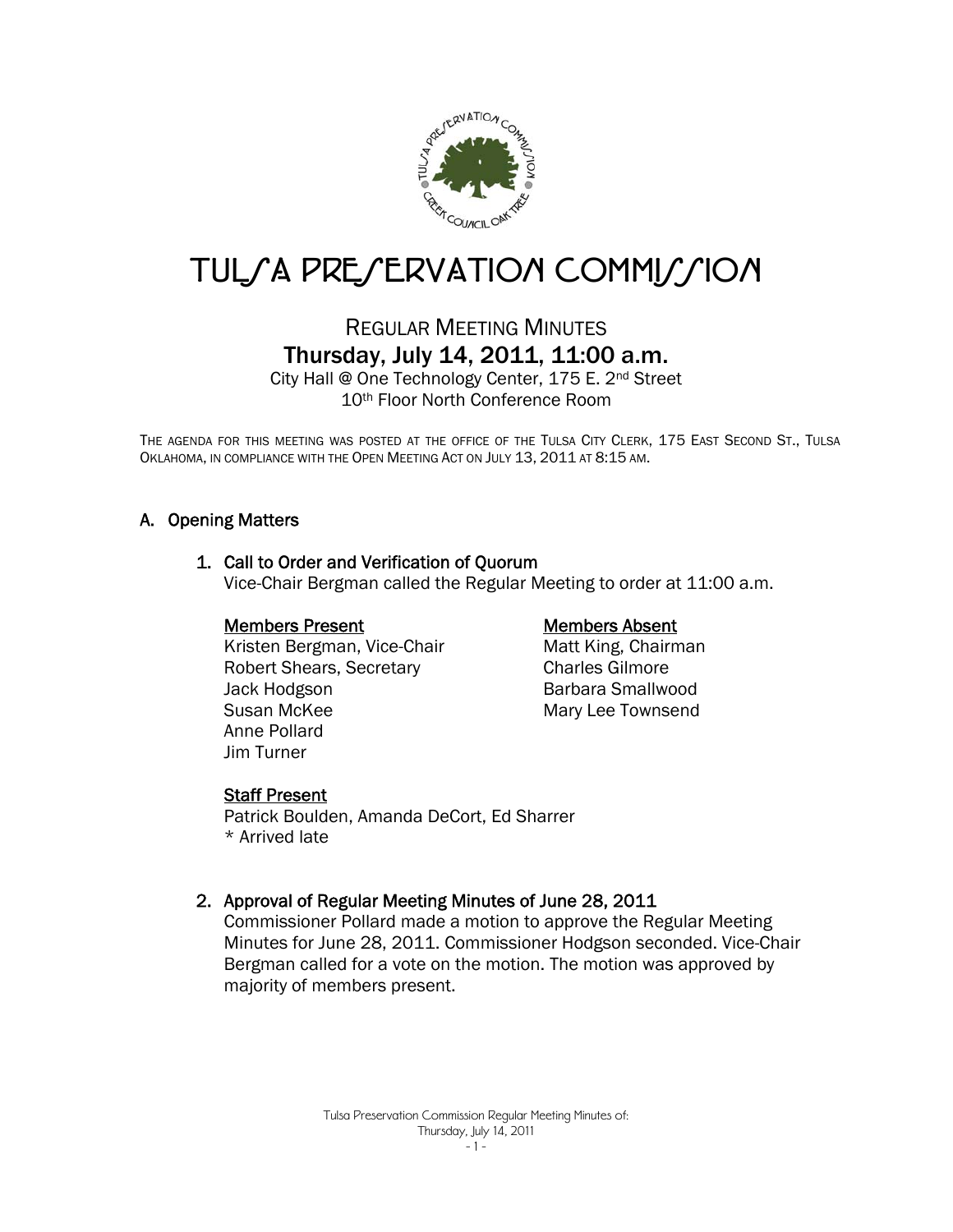### In Favor

Opposed None

Abstaining 1. McKee

Not Present None

- 1. Bergman 2. Hodgson
- 3. Pollard
- 4. Shears
- 5. Turner

# 3. Disclosure of Conflicts of Interest

No one reported a conflict of interest with the proposals on the agenda.

### B. Actionable Items

# 1. Withdrawn by Applicant

# 2. COA-11-034 /  $1228 E. 19<sup>th</sup> Street (North Maple Ridge)$

Applicant: Bland Williamson *COA Subcommittee Review Date: N/A*  Request: Replace existing wood shake roof with an architectural composition asphalt shingle roof.

Mr. Sharrer presented Mr. Williamson's Certificate of Appropriateness application to the Commission and read the applicable guidelines for this district. Mr. Williamson was unable to attend the meeting.

Commissioner Pollard made a motion to approve the application with no conditions. Commissioner Turner seconded the motion. Vice-Chair Bergman asked for a vote on the motion.

#### Vote: 1228 E. 19th Street

| <u>Opposed</u> | <b>Abstaining</b> | <b>Not Present</b> |
|----------------|-------------------|--------------------|
| None           | None              | None               |
|                |                   |                    |
|                |                   |                    |
|                |                   |                    |
|                |                   |                    |
|                |                   |                    |
|                |                   |                    |
|                |                   |                    |

The motion was Approved Unanimously by members present and voting. North Maple Ridge Guidelines cited: A.1.3.2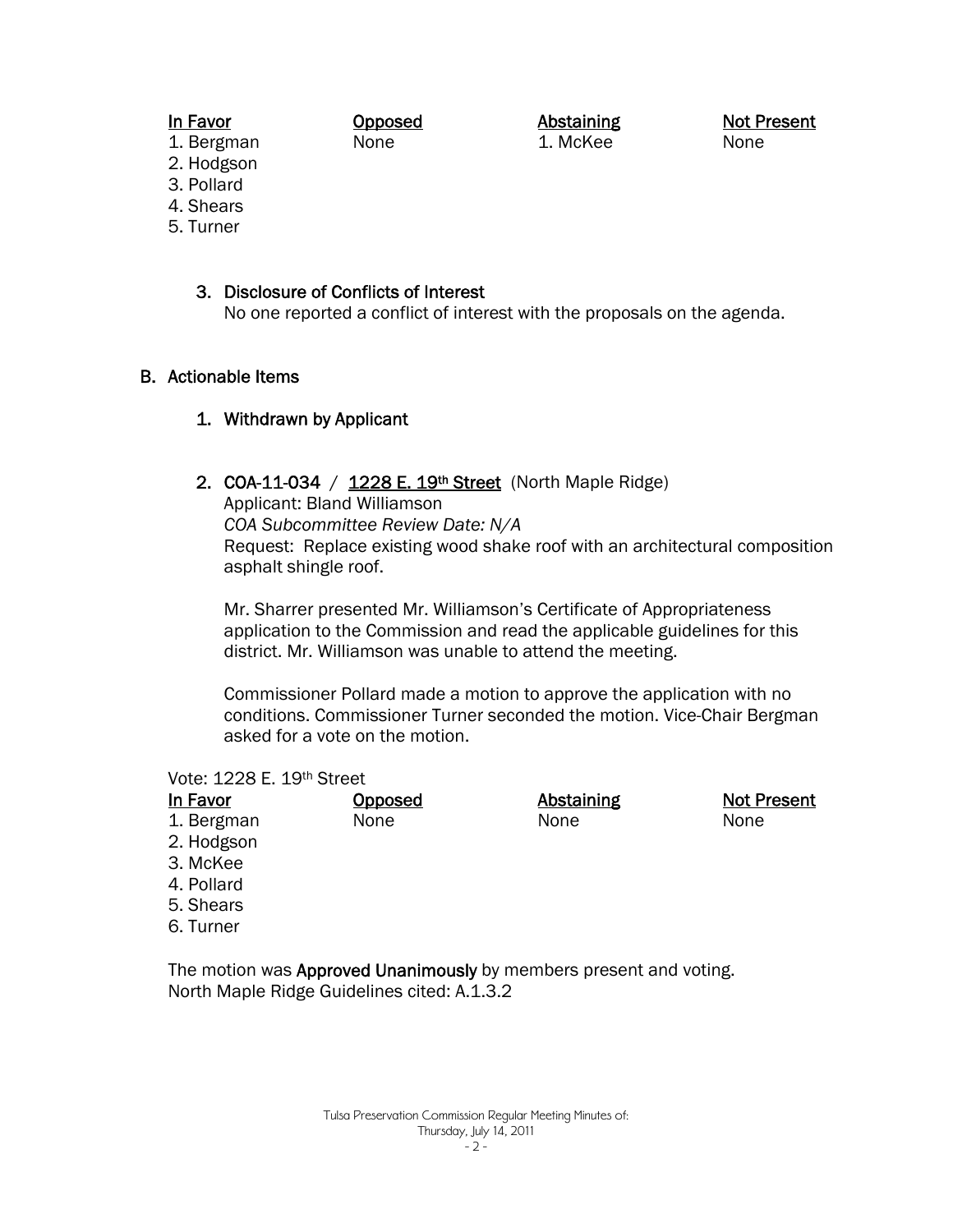3. COA-11-035 /  $1226 E. 19<sup>th</sup> Street$  (North Maple Ridge)

Applicant: Virginia Cohlmia *COA Subcommittee Review Date: N/A*  Request: Replace existing wood shake roof with an architectural composition asphalt shingle roof.

Mr. Sharrer presented Ms. Cohlmia's Certificate of Appropriateness application to the Commission and read the applicable guidelines for this district. Ms. Cohlmia was unable to attend the meeting.

Commissioner Turner made a motion to approve the application with no conditions. Commissioner McKee seconded the motion. Vice-Chair Bergman asked for a vote on the motion.

#### Vote: 1226 E. 19th Street

#### In Favor 1. Bergman 2. Hodgson 3. McKee 4. Pollard 5. Shears 6. Turner **Opposed** None Abstaining None Not Present None

The motion was **Approved Unanimously** by members present and voting. North Maple Ridge Guidelines cited: A.1.3.2

# 4. CLG Grant Application FY2011-2012 Addendum (Staff)

Ms. DeCort reported that the Commission would receive an additional \$4,700 allocation of Certified Local Government grant funds for fiscal year 2011-2012. She proposed that the Commission use those funds to hire a consultant to prepare a National Register Nomination for the Lortondale neighborhood.

Commissioner Pollard made a motion to approve staff's recommendation for the additional CLG funds for 2011-2012. Commissioner McKee seconded the motion. Vice-Chair Bergman asked for a vote on the motion.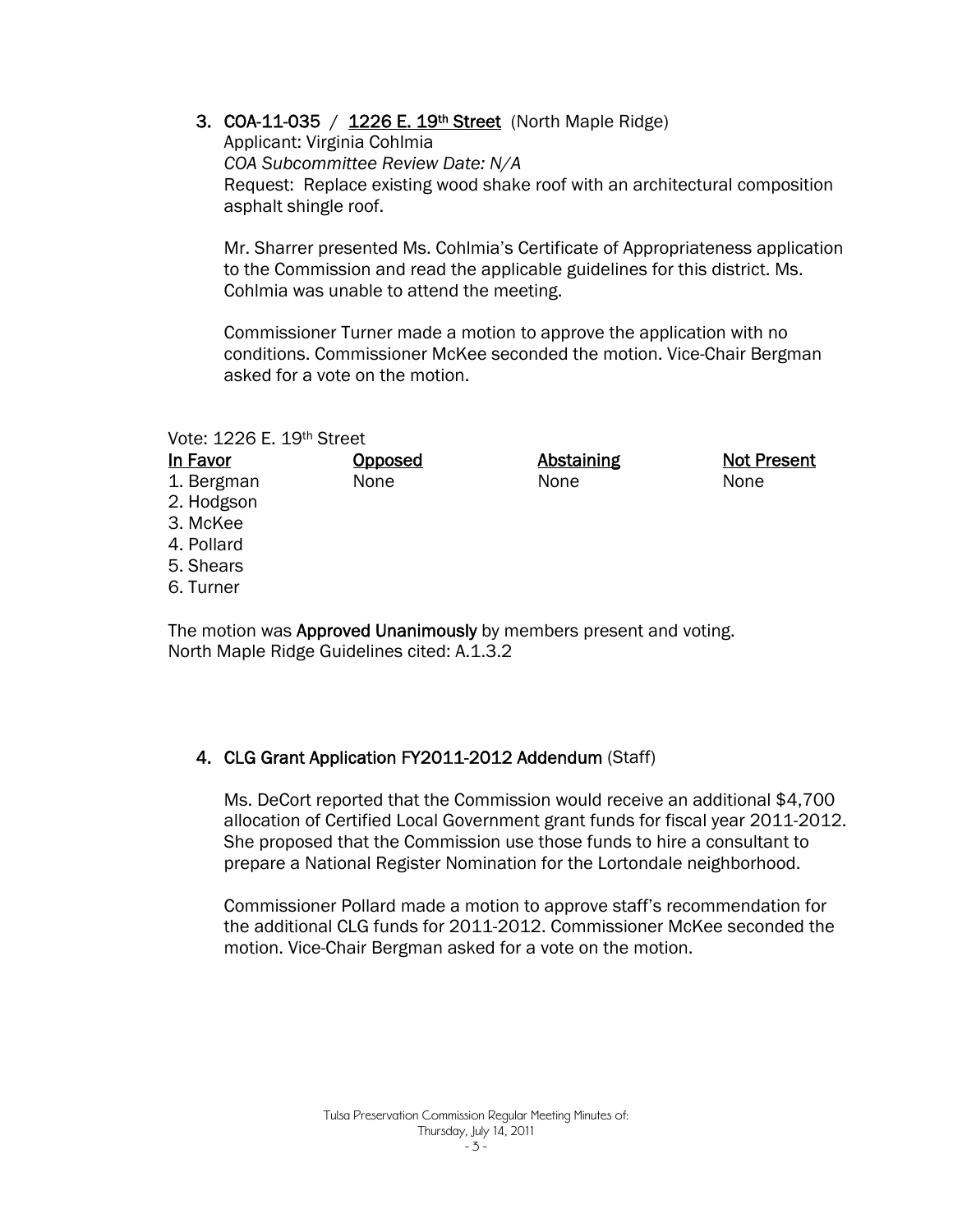#### Vote: CLG Grant Application Addendum

None

In Favor Opposed

1. Bergman

- 2. Hodgson
- 3. McKee
- 4. Pollard
- 5. Shears
- 6. Turner

The motion was **Approved Unanimously** by members present and voting.

# C. Reports

# 1. Staff Report

Ms. DeCort reported that Preservation Central, Inc. will have a first draft of the Greenwood Historic District National Register Nomination to staff by the end of the month.

Abstaining None

Not Present

None

She invited all the Commissioners to attend the Community Presentation that will be the culmination of Preservation Leadership Training/Advanced program conducted in Tulsa by the National Trust for Historic Preservation. The presentation will take place the morning of Saturday, August 13th at Joe Momma's Pizza, 112 South Elgin.

Ms. DeCort reported that she would conduct informational meetings for the Blue Dome and Sophian Plaza National Register Nominations later in the day, at 4:00pm and 6:00pm respectively.

She also reported that she would travel to Oklahoma City tomorrow for the quarterly meeting of the State Historic Preservation Review Committee.

# 2. Chair Report

No report.

# 3. Committee Reports

# a. Rules & Regulations

Ms. DeCort reported that all members of the Commission received a draft copy of the updated Rules & Regulations via email prior to the meeting. She recognized Commissioners Gilmore and Townsend for their hard work. Ms. DeCort requested that Commissioners review the draft and have comments to share for the July 26<sup>th</sup> TPC meeting.

Ms. DeCort gave a presentation on Article VII of the proposed updates to the Rules & Regulations, as they pertain to making Zoning Map amendments.